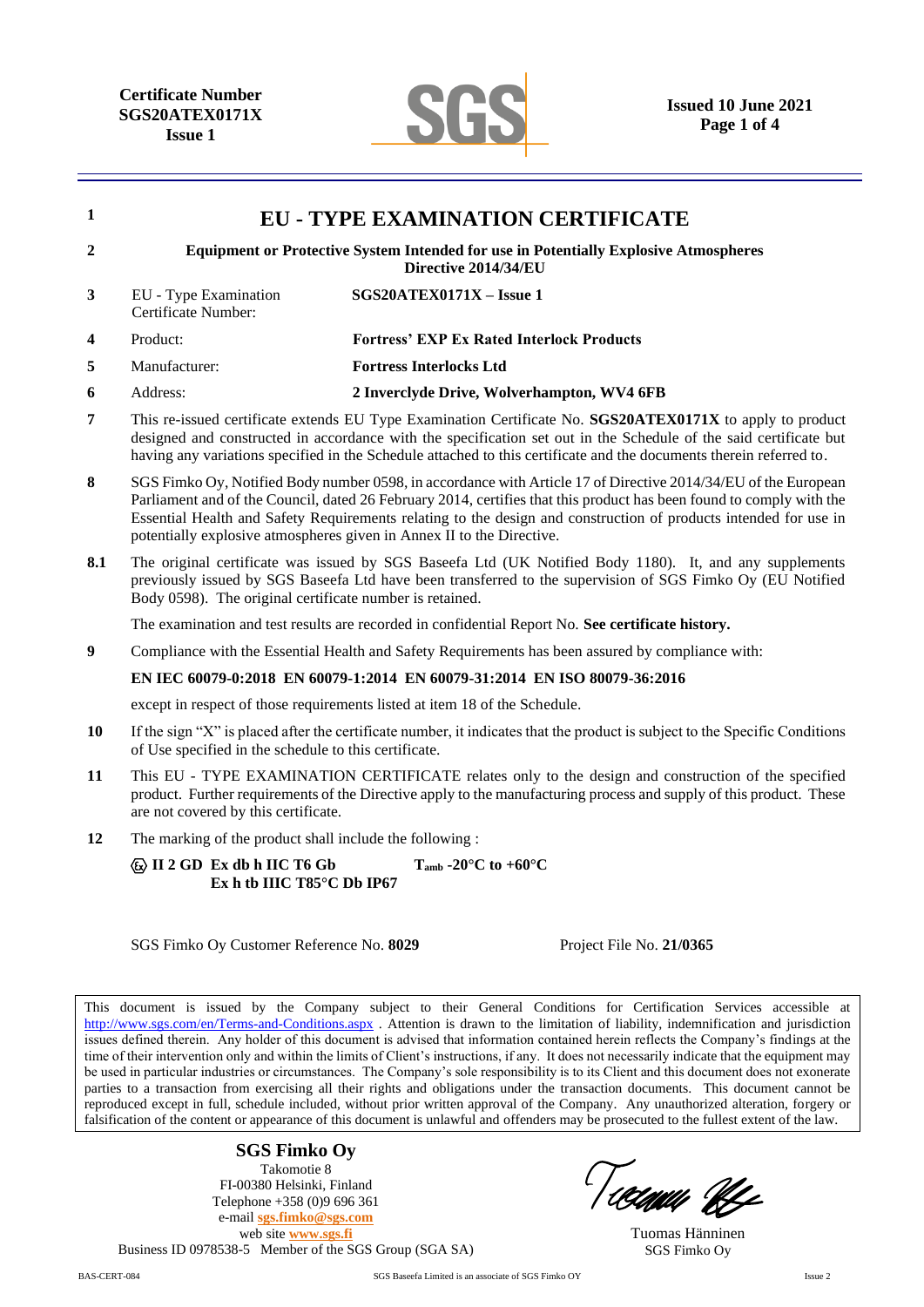**Certificate Number SGS20ATEX0171X Issue 1**



# **13 Schedule**

## **14 Certificate Number SGS20ATEX0171X – Issue 1**

### **15 Description of Product**

Fortress' EXP Ex rated interlock products are a range of electromechanical Solenoid Controlled Guard Locking Devices and Interlocking Devices that can be used to add electronic locking control and monitoring to a variety of machine guarding and key interlocking applications for use in hazardous areas. All products will have the part number prefix 'EXP' and can be defined using the following part number structure;

Ex Rated Solenoid Controlled Guard Locking or Key Interlocking Devices;

Part Number; EXP z XL y x

Ex Rated Interlocking Switch Devices;

Part Number; EXP z XT w x

#### Where;

- z = Mechanical modules from Fortress' Alfred product range or Frotress' amGardpro product range.
- y = Switching and Solenoid information for Fortress Alfred Ex Rated Solenoid Module.
- $x =$ Optional mounting plate assembly.
- w = Switching information for Fortress Alfred Ex Rated Safety Switch Module.

All product types listed above are rated at 24V DC and 350mA and contain either an Ex Rated Solenoid Module or Ex Rated Safety Switch Module housed within a stainless steel flameproof 'db' type enclosure.

The Fortress Ex Rated Solenoid Module comprises of a stainless steel enclosure and lid assembly. Internally the Solenoid Modules are fitted with a PCB, solenoid sub assembly, switchbank sub assembly and an actuator sub assembly which contains a plunger which forms a cylindrical joint with the enclosure body. The plunger interfaces with head housing where keys or actuator assemblies are manually operated by the end user.

The Solenoid Modules may also be fitted with an optional Auxiliary release/override which forms a cylindrical joint with the enclosure lid, which is manually operated.

The Ex Rated Solenoid Module is available in one of the following variants;

- XL411 Power-to-Unlock, Safety-On-Guard-Locking
- XL416 Power-to-Unlock, Safety-On-Guard
- XL471 Power-to-Lock, Safety-On-Guard-Locking
- XL461 Power-to-Lock, Safety-On-Guard

The Fortress Ex Rated Safety Switch is also comprised of a stainless steel enclosure and lid. Internally the Safety Switch Module is fitted with a PCB, switchbank sub assembly and an actuator sub assembly which contains a plunger which forms a cylindrical joint with the enclosure body.

The Ex Rated Safety Switch Module is available in the following variant;

- XT401 – 2NC, 1NO Safety Switch

The lids for both the Ex Rated Solenoid and Safety Switch Modules are secured to the enclosure bodies using ten stainless steel button head Torx screws of grade A2-70.

An M20 cable entry hole is provided in the end of each enclosure body opposite to the plunger as specified on the certification drawings for the accommodation of suitable UKEX equipment certified cable entry device.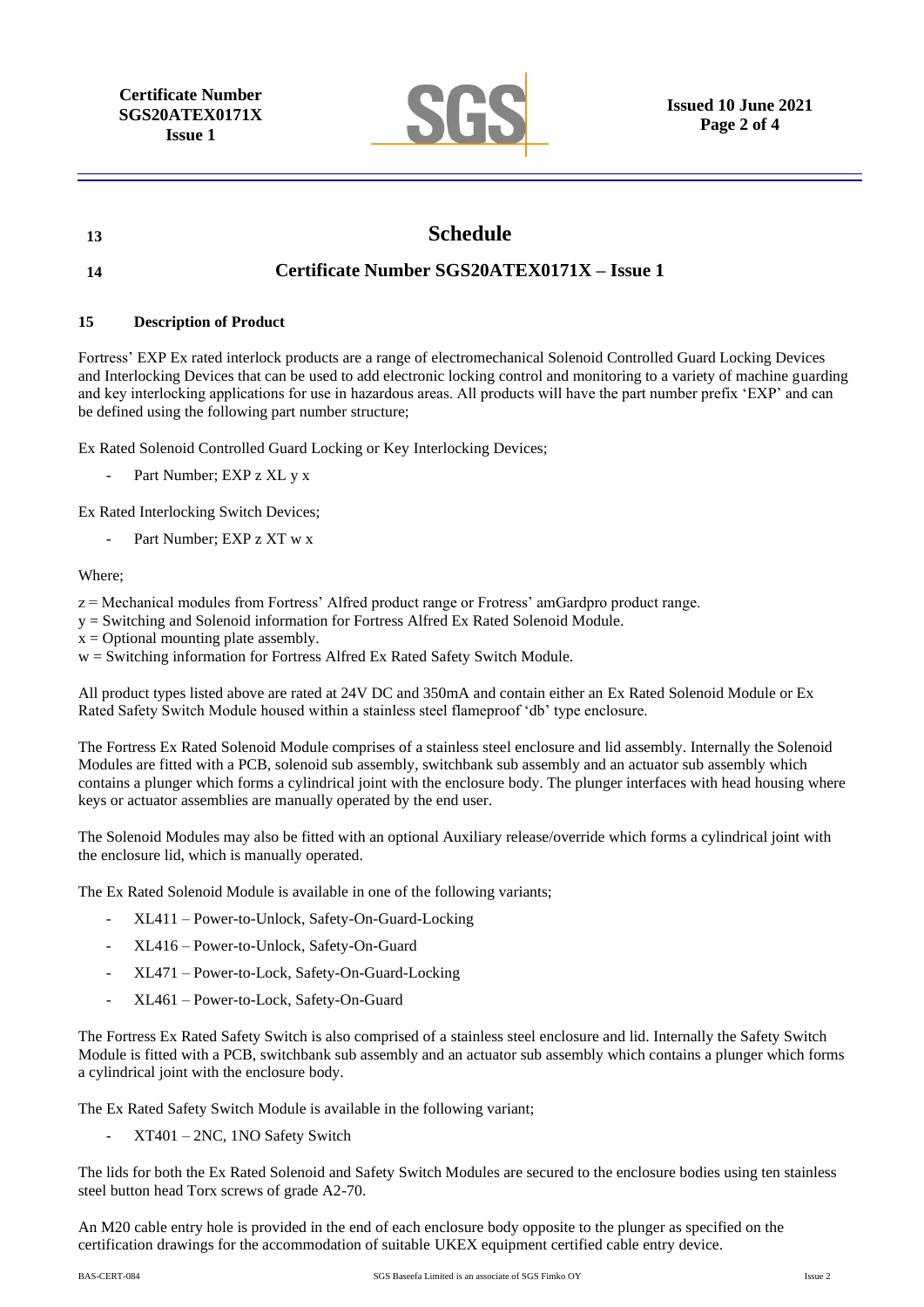

#### **16 Report Number**

See Certificate History.

#### **17 Specific Conditions of Use**

- 1. It is the responsibility of the installation engineer to ensure that a suitable ATEX equipment certified cable gland is installed in accordance with EN 60079-14, which meets the IP rating of IP67, to ensure that this is maintained on the enclosure.
- 2. Flameproof joints are not intended to be repaired.
- 3. Replacement fasteners must be identical to those detailed by the manufacturer. The specification of these are M8 x 14mm, property class A2-70 with a minimum yield strength of 700 MPa to ISO 3506, ISO 262, ISO 965-1 and ISO 965-3.
- 4. When used for Group III application, the adhesive labels and non-metallic coatings may store electrostatic charge and become a source of ignition. Guidance on protection against risk of ignition due to electrostatic discharge can be found in CLC/TR 60079-32-1. Cleaning of the adhesive labels and non-metallic coatings should only be done with a damp cloth.

#### **18 Essential Health and Safety Requirements**

In addition to the Essential Health and Safety Requirements (EHSRs) covered by the standards listed at item 9, the following are considered relevant to this product, and conformity is demonstrated in the report:

| <b>Clause</b> | <b>Subject</b>                                     |
|---------------|----------------------------------------------------|
| 1.2.7         | LVD type requirements                              |
| 1.2.8         | Overloading of equipment (protection relays, etc.) |
| 1.4.1         | <b>External effects</b>                            |
| 1.4.2         | Aggressive substances, etc.                        |

#### **19 Drawings and Documents**

New drawings submitted for this issue of certificate:

| <b>Number</b>    | Sheet        | <i><b>Issue</b></i> | Date           | <b>Description</b>                                           |
|------------------|--------------|---------------------|----------------|--------------------------------------------------------------|
| <b>FECD00037</b> | $1 - 4$ V1.7 |                     | $20 - 05 - 21$ | Product Marking for all Alfred Electromechanical<br>Products |

Current drawings which remain unaffected by this issue:

| <b>Number</b> | <b>Sheet</b> | <b>Issue</b> | Date           | <b>Description</b>                               |
|---------------|--------------|--------------|----------------|--------------------------------------------------|
| AD-00068      | $1-5$        | $0-C$        | $23-03-21$     | Alfred Ex Rated Solenoid Module Assembly Drawing |
| AD-00071      | 1-6          | $0-E$        | $08-04-21$     | Alfred Flameproof Enclosure ('d') Information    |
| AD-00075      | $1-2$        | $0-C$        | $23-03-21$     | Alfred Ex Rated Switch Module Assembly Drawing   |
| AD-00079      | 1            | $0 - B$      | $23-03-21$     | Alfred Solenoid Controlled Guard Lock Products   |
| AD-00080      | $1-5$        | $0-A$        | $14 - 04 - 21$ | Alfred Mechanical Interfaces With Elec. Products |
| AD-00081      | 1            | $0-A$        | $23-03-21$     | <b>Alfred Safety Switch Products</b>             |
| AD-00082      | 1            | $0-A$        | $23-03-21$     | Alfred Safety Switch With Escape Release         |
| AD-00083      | $1-2$        | $0 - B$      | $08-04-21$     | Alfred Bolt Interlocks With Monitoring Switch    |
| AD-00084      | $1-2$        | $0 - B$      | $08-04-21$     | Mech. Key Release With Monitoring Sol. Control   |
| AD-00087      |              | $\Omega$     | $11 - 03 - 21$ | Electrical Modules of Alfred Product Range       |